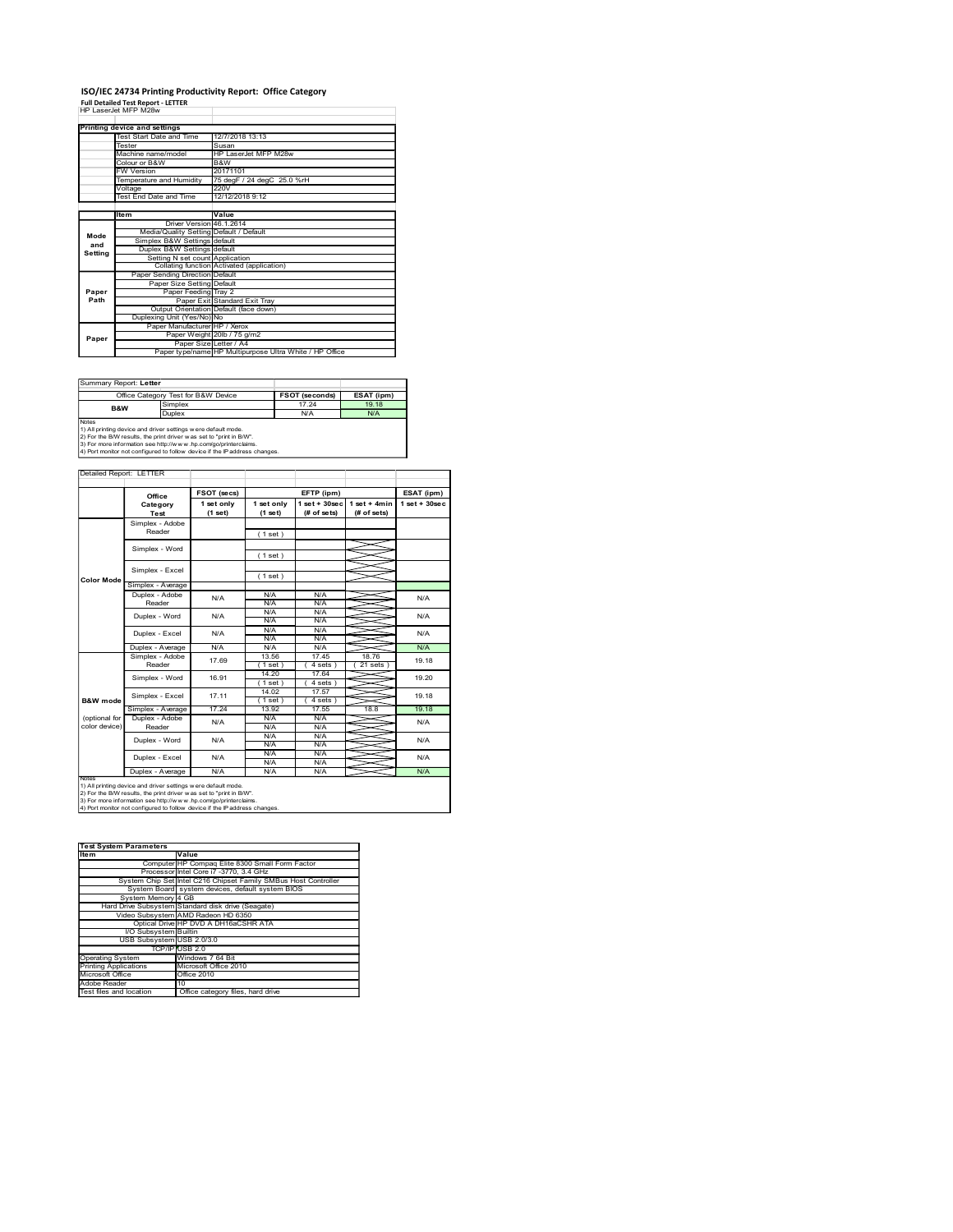# ISO/IEC 24734 Printing Productivity Report: Office Category<br>Full Detailed Test Report - A4<br>HP LaserJet MFP M28w

|                     | ISO/IEC 24734 Printing Productivity Report: Office Category                                                                                                                                                          |                                                                               |                            |                                |                                |                                  |
|---------------------|----------------------------------------------------------------------------------------------------------------------------------------------------------------------------------------------------------------------|-------------------------------------------------------------------------------|----------------------------|--------------------------------|--------------------------------|----------------------------------|
|                     | <b>Full Detailed Test Report - A4</b><br>HP LaserJet MFP M28w                                                                                                                                                        |                                                                               |                            |                                |                                |                                  |
|                     | <b>Printing device and settings</b><br>Test Start Date and Time                                                                                                                                                      | 12/7/2018 13:13                                                               |                            |                                |                                |                                  |
|                     | Tester<br>Machine name/model                                                                                                                                                                                         | Susan                                                                         | HP LaserJet MFP M28w       |                                |                                |                                  |
|                     | Colour or B&W<br>FW Version                                                                                                                                                                                          | B&W<br>20171101                                                               |                            |                                |                                |                                  |
|                     | Temperature and Humidity<br>Voltage<br>Test End Date and Time                                                                                                                                                        | 220V<br>12/12/2018 9:12                                                       | 75 degF / 24 degC 25.0 %rH |                                |                                |                                  |
|                     | Item                                                                                                                                                                                                                 | Value<br>Driver Version 46.1.2614                                             |                            |                                |                                |                                  |
| Mode<br>and         | Simplex B&W Settings default                                                                                                                                                                                         | Media/Quality Setting Default / Default                                       |                            |                                |                                |                                  |
| Setting             | Duplex B&W Settings default                                                                                                                                                                                          | Setting N set count Application<br>Collating function Activated (application) |                            |                                |                                |                                  |
|                     | Paper Sending Direction Default                                                                                                                                                                                      | Paper Size Setting Default                                                    |                            |                                |                                |                                  |
| Paper<br>Path       |                                                                                                                                                                                                                      | Paper Feeding Tray 2<br>Paper Exit Standard Exit Tray                         |                            |                                |                                |                                  |
|                     | Duplexing Unit (Yes/No) No                                                                                                                                                                                           | Output Orientation Default (face down)<br>Paper Manufacturer   HP / Xerox     |                            |                                |                                |                                  |
| Paper               |                                                                                                                                                                                                                      | Paper Weight 20lb / 75 g/m2<br>Paper Size Letter / A4                         |                            |                                |                                |                                  |
|                     |                                                                                                                                                                                                                      | Paper type/name HP Multipurpose Ultra White / HP Office                       |                            |                                |                                |                                  |
|                     |                                                                                                                                                                                                                      |                                                                               |                            |                                |                                |                                  |
| Summary Report: A4  |                                                                                                                                                                                                                      |                                                                               |                            | <b>FSOT (seconds)</b><br>17.86 | ESAT (ipm)<br>18.33            |                                  |
| B&W                 | Office Category Test for B&W Device<br>Simplex                                                                                                                                                                       |                                                                               |                            | N/A                            | N/A                            |                                  |
| Notes               | Duplex<br>1) All printing device and driver settings were default mode.                                                                                                                                              |                                                                               |                            |                                |                                |                                  |
|                     | 2) For the B/W results, the print driver was set to "print in B/W".<br>3) For more information see http://www.hp.com/go/printerclaims.<br>4) Port monitor not configured to follow device if the IP address changes. |                                                                               |                            |                                |                                |                                  |
| Detailed Report: A4 |                                                                                                                                                                                                                      |                                                                               |                            |                                |                                |                                  |
|                     | Office<br>Category                                                                                                                                                                                                   | FSOT (secs)<br>1 set only                                                     | 1 set only                 | EFTP (ipm)                     | 1 set + 30 sec   1 set + 4 min | ESAT (ipm)<br>$1$ set + $30$ sec |
|                     | Test<br>Simplex - Adobe                                                                                                                                                                                              | (1 set)                                                                       | $(1$ set)                  | (# of sets)                    | (# of sets)                    |                                  |
|                     | Reader<br>Simplex - Word                                                                                                                                                                                             |                                                                               | (1 set)                    |                                |                                |                                  |
| Colour              | Simplex - Excel                                                                                                                                                                                                      |                                                                               | (1 set)<br>(1 set)         |                                |                                |                                  |

| Summary Report: A4 |                                                                     |                       |            |
|--------------------|---------------------------------------------------------------------|-----------------------|------------|
|                    | Office Category Test for B&W Device                                 | <b>FSOT (seconds)</b> | ESAT (ipm) |
| <b>B&amp;W</b>     | Simplex                                                             | 17.86                 | 18.33      |
|                    | Duplex                                                              | N/A                   | N/A        |
| <b>Notes</b>       |                                                                     |                       |            |
|                    | 1) All printing device and driver settings w ere default mode.      |                       |            |
|                    | 2) For the B/W results, the print driver was set to "print in B/W". |                       |            |
|                    | 3) For more information see http://www.hp.com/go/printerclaims.     |                       |            |

| Value<br>ltem<br>Driver Version 46.1.2614<br>Media/Quality Setting Default / Default<br>Mode<br>Simplex B&W Settings default<br>and<br>Duplex B&W Settings default<br>Setting<br>Setting N set count Application<br>Collating function Activated (application)<br>Paper Sending Direction Default<br>Paper Size Setting Default<br>Paper<br>Paper Feeding Tray 2<br>Path<br>Paper Exit Standard Exit Tray<br>Output Orientation Default (face down)<br>Duplexing Unit (Yes/No) No<br>Paper Manufacturer HP / Xerox<br>Paper Weight 20lb / 75 g/m2<br>Paper<br>Paper Size Letter / A4<br>Paper type/name HP Multipurpose Ultra White / HP Office<br>Summary Report: A4<br>ESAT (ipm)<br>Office Category Test for B&W Device<br><b>FSOT (seconds)</b><br>17.86<br>18.33<br>Simplex<br>B&W<br>N/A<br>Duplex<br>N/A<br>1) All printing device and driver settings w ere default mode.<br>2) For the B/W results, the print driver was set to "print in B/W".<br>3) For more information see http://www.hp.com/go/printerclaims.<br>4) Port monitor not configured to follow device if the IP address changes.<br>Detailed Report: A4<br>FSOT (secs)<br>EFTP (ipm)<br>ESAT (ipm)<br>Office<br>1 set + 30 sec   1 set + 4 min<br>1 set only<br>1 set only<br>$1 set + 30 sec$<br>Category<br>(1 set)<br>(1 set)<br>(# of sets)<br>(# of sets)<br>Test<br>Simplex - Adobe<br>Reader<br>(1 set)<br>Simplex - Word<br>(1 set)<br>Simplex - Excel<br>Colour<br>(1 set)<br>Mode<br>Simplex - Average<br>N/A<br>N/A<br>Duplex - Adobe<br>N/A<br>N/A<br><b>N/A</b><br>Reader<br>N/A<br>N/A<br>N/A<br>Duplex - Word<br>N/A<br>N/A<br>N/A<br><b>N/A</b><br>N/A<br><b>N/A</b><br>N/A<br>N/A<br>Duplex - Excel<br>N/A<br>N/A<br>N/A<br>N/A<br>N/A<br>N/A<br>Duplex - Average<br>16.66<br>13.13<br>17.99<br>Simplex - Adobe<br>18.28<br>18.33<br>Reader<br>(1 set)<br>4 sets)<br>$(21$ sets)<br>13.63<br>16.88<br>17.60<br>18.35<br>Simplex - Word<br>(1 set)<br>4 sets<br>13.55<br>16.82<br>17.70<br>18.32<br>Simplex - Excel<br>(1 set)<br>(4 sets)<br><b>B&amp;W</b> mode<br>Simplex - Average<br>17.9<br>13.43<br>16.78<br>18.0<br>18.33<br>(optional for<br>Duplex - Adobe<br>N/A<br>N/A<br>N/A<br>N/A<br>color device)<br>Reader<br>N/A<br>N/A<br><b>N/A</b><br><b>N/A</b><br>Duplex - Word<br>N/A<br>N/A<br>N/A<br>N/A<br>N/A<br>N/A<br>N/A<br>Duplex - Excel<br>N/A<br>N/A<br>N/A<br>N/A<br>N/A<br>N/A<br>Duplex - Average<br>N/A<br>1) All printing device and driver settings w ere default mode.<br>2) For the B/W results, the print driver was set to "print in B/W".<br>3) For more information see http://www.hp.com/go/printerclaims.<br>4) Port monitor not configured to follow device if the IP address changes<br><b>Test System Parameters</b><br>Value<br>Computer HP Compaq Elite 8300 Small Form Factor<br>Processor Intel Core i7 -3770, 3.4 GHz<br>System Chip Set Intel C216 Chipset Family SMBus Host Controller<br>System Board system devices, default system BIOS<br>System Memory 4 GB<br>Hard Drive Subsystem Standard disk drive (Seagate)<br>Video Subsystem AMD Radeon HD 6350<br>Optical Drive HP DVD A DH16aCSHR ATA<br>I/O Subsystem Builtin<br>USB Subsystem USB 2.0/3.0<br>TCP/IP USB 2.0<br>Windows 7 64 Bit<br><b>Operating System</b><br>Microsoft Office 2010<br><b>Printing Applications</b> |
|--------------------------------------------------------------------------------------------------------------------------------------------------------------------------------------------------------------------------------------------------------------------------------------------------------------------------------------------------------------------------------------------------------------------------------------------------------------------------------------------------------------------------------------------------------------------------------------------------------------------------------------------------------------------------------------------------------------------------------------------------------------------------------------------------------------------------------------------------------------------------------------------------------------------------------------------------------------------------------------------------------------------------------------------------------------------------------------------------------------------------------------------------------------------------------------------------------------------------------------------------------------------------------------------------------------------------------------------------------------------------------------------------------------------------------------------------------------------------------------------------------------------------------------------------------------------------------------------------------------------------------------------------------------------------------------------------------------------------------------------------------------------------------------------------------------------------------------------------------------------------------------------------------------------------------------------------------------------------------------------------------------------------------------------------------------------------------------------------------------------------------------------------------------------------------------------------------------------------------------------------------------------------------------------------------------------------------------------------------------------------------------------------------------------------------------------------------------------------------------------------------------------------------------------------------------------------------------------------------------------------------------------------------------------------------------------------------------------------------------------------------------------------------------------------------------------------------------------------------------------------------------------------------------------------------------------------------------------------------------------------------------------------------------------------------------------------------------------------------------------------------------------------------------------------------------------------------------------------------------------------------------------------------------------------------------------------|
|                                                                                                                                                                                                                                                                                                                                                                                                                                                                                                                                                                                                                                                                                                                                                                                                                                                                                                                                                                                                                                                                                                                                                                                                                                                                                                                                                                                                                                                                                                                                                                                                                                                                                                                                                                                                                                                                                                                                                                                                                                                                                                                                                                                                                                                                                                                                                                                                                                                                                                                                                                                                                                                                                                                                                                                                                                                                                                                                                                                                                                                                                                                                                                                                                                                                                                                          |
|                                                                                                                                                                                                                                                                                                                                                                                                                                                                                                                                                                                                                                                                                                                                                                                                                                                                                                                                                                                                                                                                                                                                                                                                                                                                                                                                                                                                                                                                                                                                                                                                                                                                                                                                                                                                                                                                                                                                                                                                                                                                                                                                                                                                                                                                                                                                                                                                                                                                                                                                                                                                                                                                                                                                                                                                                                                                                                                                                                                                                                                                                                                                                                                                                                                                                                                          |
|                                                                                                                                                                                                                                                                                                                                                                                                                                                                                                                                                                                                                                                                                                                                                                                                                                                                                                                                                                                                                                                                                                                                                                                                                                                                                                                                                                                                                                                                                                                                                                                                                                                                                                                                                                                                                                                                                                                                                                                                                                                                                                                                                                                                                                                                                                                                                                                                                                                                                                                                                                                                                                                                                                                                                                                                                                                                                                                                                                                                                                                                                                                                                                                                                                                                                                                          |
|                                                                                                                                                                                                                                                                                                                                                                                                                                                                                                                                                                                                                                                                                                                                                                                                                                                                                                                                                                                                                                                                                                                                                                                                                                                                                                                                                                                                                                                                                                                                                                                                                                                                                                                                                                                                                                                                                                                                                                                                                                                                                                                                                                                                                                                                                                                                                                                                                                                                                                                                                                                                                                                                                                                                                                                                                                                                                                                                                                                                                                                                                                                                                                                                                                                                                                                          |
|                                                                                                                                                                                                                                                                                                                                                                                                                                                                                                                                                                                                                                                                                                                                                                                                                                                                                                                                                                                                                                                                                                                                                                                                                                                                                                                                                                                                                                                                                                                                                                                                                                                                                                                                                                                                                                                                                                                                                                                                                                                                                                                                                                                                                                                                                                                                                                                                                                                                                                                                                                                                                                                                                                                                                                                                                                                                                                                                                                                                                                                                                                                                                                                                                                                                                                                          |
|                                                                                                                                                                                                                                                                                                                                                                                                                                                                                                                                                                                                                                                                                                                                                                                                                                                                                                                                                                                                                                                                                                                                                                                                                                                                                                                                                                                                                                                                                                                                                                                                                                                                                                                                                                                                                                                                                                                                                                                                                                                                                                                                                                                                                                                                                                                                                                                                                                                                                                                                                                                                                                                                                                                                                                                                                                                                                                                                                                                                                                                                                                                                                                                                                                                                                                                          |
|                                                                                                                                                                                                                                                                                                                                                                                                                                                                                                                                                                                                                                                                                                                                                                                                                                                                                                                                                                                                                                                                                                                                                                                                                                                                                                                                                                                                                                                                                                                                                                                                                                                                                                                                                                                                                                                                                                                                                                                                                                                                                                                                                                                                                                                                                                                                                                                                                                                                                                                                                                                                                                                                                                                                                                                                                                                                                                                                                                                                                                                                                                                                                                                                                                                                                                                          |
|                                                                                                                                                                                                                                                                                                                                                                                                                                                                                                                                                                                                                                                                                                                                                                                                                                                                                                                                                                                                                                                                                                                                                                                                                                                                                                                                                                                                                                                                                                                                                                                                                                                                                                                                                                                                                                                                                                                                                                                                                                                                                                                                                                                                                                                                                                                                                                                                                                                                                                                                                                                                                                                                                                                                                                                                                                                                                                                                                                                                                                                                                                                                                                                                                                                                                                                          |
|                                                                                                                                                                                                                                                                                                                                                                                                                                                                                                                                                                                                                                                                                                                                                                                                                                                                                                                                                                                                                                                                                                                                                                                                                                                                                                                                                                                                                                                                                                                                                                                                                                                                                                                                                                                                                                                                                                                                                                                                                                                                                                                                                                                                                                                                                                                                                                                                                                                                                                                                                                                                                                                                                                                                                                                                                                                                                                                                                                                                                                                                                                                                                                                                                                                                                                                          |
|                                                                                                                                                                                                                                                                                                                                                                                                                                                                                                                                                                                                                                                                                                                                                                                                                                                                                                                                                                                                                                                                                                                                                                                                                                                                                                                                                                                                                                                                                                                                                                                                                                                                                                                                                                                                                                                                                                                                                                                                                                                                                                                                                                                                                                                                                                                                                                                                                                                                                                                                                                                                                                                                                                                                                                                                                                                                                                                                                                                                                                                                                                                                                                                                                                                                                                                          |
|                                                                                                                                                                                                                                                                                                                                                                                                                                                                                                                                                                                                                                                                                                                                                                                                                                                                                                                                                                                                                                                                                                                                                                                                                                                                                                                                                                                                                                                                                                                                                                                                                                                                                                                                                                                                                                                                                                                                                                                                                                                                                                                                                                                                                                                                                                                                                                                                                                                                                                                                                                                                                                                                                                                                                                                                                                                                                                                                                                                                                                                                                                                                                                                                                                                                                                                          |
|                                                                                                                                                                                                                                                                                                                                                                                                                                                                                                                                                                                                                                                                                                                                                                                                                                                                                                                                                                                                                                                                                                                                                                                                                                                                                                                                                                                                                                                                                                                                                                                                                                                                                                                                                                                                                                                                                                                                                                                                                                                                                                                                                                                                                                                                                                                                                                                                                                                                                                                                                                                                                                                                                                                                                                                                                                                                                                                                                                                                                                                                                                                                                                                                                                                                                                                          |
|                                                                                                                                                                                                                                                                                                                                                                                                                                                                                                                                                                                                                                                                                                                                                                                                                                                                                                                                                                                                                                                                                                                                                                                                                                                                                                                                                                                                                                                                                                                                                                                                                                                                                                                                                                                                                                                                                                                                                                                                                                                                                                                                                                                                                                                                                                                                                                                                                                                                                                                                                                                                                                                                                                                                                                                                                                                                                                                                                                                                                                                                                                                                                                                                                                                                                                                          |
|                                                                                                                                                                                                                                                                                                                                                                                                                                                                                                                                                                                                                                                                                                                                                                                                                                                                                                                                                                                                                                                                                                                                                                                                                                                                                                                                                                                                                                                                                                                                                                                                                                                                                                                                                                                                                                                                                                                                                                                                                                                                                                                                                                                                                                                                                                                                                                                                                                                                                                                                                                                                                                                                                                                                                                                                                                                                                                                                                                                                                                                                                                                                                                                                                                                                                                                          |
|                                                                                                                                                                                                                                                                                                                                                                                                                                                                                                                                                                                                                                                                                                                                                                                                                                                                                                                                                                                                                                                                                                                                                                                                                                                                                                                                                                                                                                                                                                                                                                                                                                                                                                                                                                                                                                                                                                                                                                                                                                                                                                                                                                                                                                                                                                                                                                                                                                                                                                                                                                                                                                                                                                                                                                                                                                                                                                                                                                                                                                                                                                                                                                                                                                                                                                                          |
|                                                                                                                                                                                                                                                                                                                                                                                                                                                                                                                                                                                                                                                                                                                                                                                                                                                                                                                                                                                                                                                                                                                                                                                                                                                                                                                                                                                                                                                                                                                                                                                                                                                                                                                                                                                                                                                                                                                                                                                                                                                                                                                                                                                                                                                                                                                                                                                                                                                                                                                                                                                                                                                                                                                                                                                                                                                                                                                                                                                                                                                                                                                                                                                                                                                                                                                          |
|                                                                                                                                                                                                                                                                                                                                                                                                                                                                                                                                                                                                                                                                                                                                                                                                                                                                                                                                                                                                                                                                                                                                                                                                                                                                                                                                                                                                                                                                                                                                                                                                                                                                                                                                                                                                                                                                                                                                                                                                                                                                                                                                                                                                                                                                                                                                                                                                                                                                                                                                                                                                                                                                                                                                                                                                                                                                                                                                                                                                                                                                                                                                                                                                                                                                                                                          |
|                                                                                                                                                                                                                                                                                                                                                                                                                                                                                                                                                                                                                                                                                                                                                                                                                                                                                                                                                                                                                                                                                                                                                                                                                                                                                                                                                                                                                                                                                                                                                                                                                                                                                                                                                                                                                                                                                                                                                                                                                                                                                                                                                                                                                                                                                                                                                                                                                                                                                                                                                                                                                                                                                                                                                                                                                                                                                                                                                                                                                                                                                                                                                                                                                                                                                                                          |
|                                                                                                                                                                                                                                                                                                                                                                                                                                                                                                                                                                                                                                                                                                                                                                                                                                                                                                                                                                                                                                                                                                                                                                                                                                                                                                                                                                                                                                                                                                                                                                                                                                                                                                                                                                                                                                                                                                                                                                                                                                                                                                                                                                                                                                                                                                                                                                                                                                                                                                                                                                                                                                                                                                                                                                                                                                                                                                                                                                                                                                                                                                                                                                                                                                                                                                                          |
|                                                                                                                                                                                                                                                                                                                                                                                                                                                                                                                                                                                                                                                                                                                                                                                                                                                                                                                                                                                                                                                                                                                                                                                                                                                                                                                                                                                                                                                                                                                                                                                                                                                                                                                                                                                                                                                                                                                                                                                                                                                                                                                                                                                                                                                                                                                                                                                                                                                                                                                                                                                                                                                                                                                                                                                                                                                                                                                                                                                                                                                                                                                                                                                                                                                                                                                          |
|                                                                                                                                                                                                                                                                                                                                                                                                                                                                                                                                                                                                                                                                                                                                                                                                                                                                                                                                                                                                                                                                                                                                                                                                                                                                                                                                                                                                                                                                                                                                                                                                                                                                                                                                                                                                                                                                                                                                                                                                                                                                                                                                                                                                                                                                                                                                                                                                                                                                                                                                                                                                                                                                                                                                                                                                                                                                                                                                                                                                                                                                                                                                                                                                                                                                                                                          |
|                                                                                                                                                                                                                                                                                                                                                                                                                                                                                                                                                                                                                                                                                                                                                                                                                                                                                                                                                                                                                                                                                                                                                                                                                                                                                                                                                                                                                                                                                                                                                                                                                                                                                                                                                                                                                                                                                                                                                                                                                                                                                                                                                                                                                                                                                                                                                                                                                                                                                                                                                                                                                                                                                                                                                                                                                                                                                                                                                                                                                                                                                                                                                                                                                                                                                                                          |
|                                                                                                                                                                                                                                                                                                                                                                                                                                                                                                                                                                                                                                                                                                                                                                                                                                                                                                                                                                                                                                                                                                                                                                                                                                                                                                                                                                                                                                                                                                                                                                                                                                                                                                                                                                                                                                                                                                                                                                                                                                                                                                                                                                                                                                                                                                                                                                                                                                                                                                                                                                                                                                                                                                                                                                                                                                                                                                                                                                                                                                                                                                                                                                                                                                                                                                                          |
|                                                                                                                                                                                                                                                                                                                                                                                                                                                                                                                                                                                                                                                                                                                                                                                                                                                                                                                                                                                                                                                                                                                                                                                                                                                                                                                                                                                                                                                                                                                                                                                                                                                                                                                                                                                                                                                                                                                                                                                                                                                                                                                                                                                                                                                                                                                                                                                                                                                                                                                                                                                                                                                                                                                                                                                                                                                                                                                                                                                                                                                                                                                                                                                                                                                                                                                          |
|                                                                                                                                                                                                                                                                                                                                                                                                                                                                                                                                                                                                                                                                                                                                                                                                                                                                                                                                                                                                                                                                                                                                                                                                                                                                                                                                                                                                                                                                                                                                                                                                                                                                                                                                                                                                                                                                                                                                                                                                                                                                                                                                                                                                                                                                                                                                                                                                                                                                                                                                                                                                                                                                                                                                                                                                                                                                                                                                                                                                                                                                                                                                                                                                                                                                                                                          |
|                                                                                                                                                                                                                                                                                                                                                                                                                                                                                                                                                                                                                                                                                                                                                                                                                                                                                                                                                                                                                                                                                                                                                                                                                                                                                                                                                                                                                                                                                                                                                                                                                                                                                                                                                                                                                                                                                                                                                                                                                                                                                                                                                                                                                                                                                                                                                                                                                                                                                                                                                                                                                                                                                                                                                                                                                                                                                                                                                                                                                                                                                                                                                                                                                                                                                                                          |
|                                                                                                                                                                                                                                                                                                                                                                                                                                                                                                                                                                                                                                                                                                                                                                                                                                                                                                                                                                                                                                                                                                                                                                                                                                                                                                                                                                                                                                                                                                                                                                                                                                                                                                                                                                                                                                                                                                                                                                                                                                                                                                                                                                                                                                                                                                                                                                                                                                                                                                                                                                                                                                                                                                                                                                                                                                                                                                                                                                                                                                                                                                                                                                                                                                                                                                                          |
|                                                                                                                                                                                                                                                                                                                                                                                                                                                                                                                                                                                                                                                                                                                                                                                                                                                                                                                                                                                                                                                                                                                                                                                                                                                                                                                                                                                                                                                                                                                                                                                                                                                                                                                                                                                                                                                                                                                                                                                                                                                                                                                                                                                                                                                                                                                                                                                                                                                                                                                                                                                                                                                                                                                                                                                                                                                                                                                                                                                                                                                                                                                                                                                                                                                                                                                          |
|                                                                                                                                                                                                                                                                                                                                                                                                                                                                                                                                                                                                                                                                                                                                                                                                                                                                                                                                                                                                                                                                                                                                                                                                                                                                                                                                                                                                                                                                                                                                                                                                                                                                                                                                                                                                                                                                                                                                                                                                                                                                                                                                                                                                                                                                                                                                                                                                                                                                                                                                                                                                                                                                                                                                                                                                                                                                                                                                                                                                                                                                                                                                                                                                                                                                                                                          |
|                                                                                                                                                                                                                                                                                                                                                                                                                                                                                                                                                                                                                                                                                                                                                                                                                                                                                                                                                                                                                                                                                                                                                                                                                                                                                                                                                                                                                                                                                                                                                                                                                                                                                                                                                                                                                                                                                                                                                                                                                                                                                                                                                                                                                                                                                                                                                                                                                                                                                                                                                                                                                                                                                                                                                                                                                                                                                                                                                                                                                                                                                                                                                                                                                                                                                                                          |
|                                                                                                                                                                                                                                                                                                                                                                                                                                                                                                                                                                                                                                                                                                                                                                                                                                                                                                                                                                                                                                                                                                                                                                                                                                                                                                                                                                                                                                                                                                                                                                                                                                                                                                                                                                                                                                                                                                                                                                                                                                                                                                                                                                                                                                                                                                                                                                                                                                                                                                                                                                                                                                                                                                                                                                                                                                                                                                                                                                                                                                                                                                                                                                                                                                                                                                                          |
|                                                                                                                                                                                                                                                                                                                                                                                                                                                                                                                                                                                                                                                                                                                                                                                                                                                                                                                                                                                                                                                                                                                                                                                                                                                                                                                                                                                                                                                                                                                                                                                                                                                                                                                                                                                                                                                                                                                                                                                                                                                                                                                                                                                                                                                                                                                                                                                                                                                                                                                                                                                                                                                                                                                                                                                                                                                                                                                                                                                                                                                                                                                                                                                                                                                                                                                          |
|                                                                                                                                                                                                                                                                                                                                                                                                                                                                                                                                                                                                                                                                                                                                                                                                                                                                                                                                                                                                                                                                                                                                                                                                                                                                                                                                                                                                                                                                                                                                                                                                                                                                                                                                                                                                                                                                                                                                                                                                                                                                                                                                                                                                                                                                                                                                                                                                                                                                                                                                                                                                                                                                                                                                                                                                                                                                                                                                                                                                                                                                                                                                                                                                                                                                                                                          |
|                                                                                                                                                                                                                                                                                                                                                                                                                                                                                                                                                                                                                                                                                                                                                                                                                                                                                                                                                                                                                                                                                                                                                                                                                                                                                                                                                                                                                                                                                                                                                                                                                                                                                                                                                                                                                                                                                                                                                                                                                                                                                                                                                                                                                                                                                                                                                                                                                                                                                                                                                                                                                                                                                                                                                                                                                                                                                                                                                                                                                                                                                                                                                                                                                                                                                                                          |
|                                                                                                                                                                                                                                                                                                                                                                                                                                                                                                                                                                                                                                                                                                                                                                                                                                                                                                                                                                                                                                                                                                                                                                                                                                                                                                                                                                                                                                                                                                                                                                                                                                                                                                                                                                                                                                                                                                                                                                                                                                                                                                                                                                                                                                                                                                                                                                                                                                                                                                                                                                                                                                                                                                                                                                                                                                                                                                                                                                                                                                                                                                                                                                                                                                                                                                                          |
|                                                                                                                                                                                                                                                                                                                                                                                                                                                                                                                                                                                                                                                                                                                                                                                                                                                                                                                                                                                                                                                                                                                                                                                                                                                                                                                                                                                                                                                                                                                                                                                                                                                                                                                                                                                                                                                                                                                                                                                                                                                                                                                                                                                                                                                                                                                                                                                                                                                                                                                                                                                                                                                                                                                                                                                                                                                                                                                                                                                                                                                                                                                                                                                                                                                                                                                          |
|                                                                                                                                                                                                                                                                                                                                                                                                                                                                                                                                                                                                                                                                                                                                                                                                                                                                                                                                                                                                                                                                                                                                                                                                                                                                                                                                                                                                                                                                                                                                                                                                                                                                                                                                                                                                                                                                                                                                                                                                                                                                                                                                                                                                                                                                                                                                                                                                                                                                                                                                                                                                                                                                                                                                                                                                                                                                                                                                                                                                                                                                                                                                                                                                                                                                                                                          |
|                                                                                                                                                                                                                                                                                                                                                                                                                                                                                                                                                                                                                                                                                                                                                                                                                                                                                                                                                                                                                                                                                                                                                                                                                                                                                                                                                                                                                                                                                                                                                                                                                                                                                                                                                                                                                                                                                                                                                                                                                                                                                                                                                                                                                                                                                                                                                                                                                                                                                                                                                                                                                                                                                                                                                                                                                                                                                                                                                                                                                                                                                                                                                                                                                                                                                                                          |
|                                                                                                                                                                                                                                                                                                                                                                                                                                                                                                                                                                                                                                                                                                                                                                                                                                                                                                                                                                                                                                                                                                                                                                                                                                                                                                                                                                                                                                                                                                                                                                                                                                                                                                                                                                                                                                                                                                                                                                                                                                                                                                                                                                                                                                                                                                                                                                                                                                                                                                                                                                                                                                                                                                                                                                                                                                                                                                                                                                                                                                                                                                                                                                                                                                                                                                                          |
|                                                                                                                                                                                                                                                                                                                                                                                                                                                                                                                                                                                                                                                                                                                                                                                                                                                                                                                                                                                                                                                                                                                                                                                                                                                                                                                                                                                                                                                                                                                                                                                                                                                                                                                                                                                                                                                                                                                                                                                                                                                                                                                                                                                                                                                                                                                                                                                                                                                                                                                                                                                                                                                                                                                                                                                                                                                                                                                                                                                                                                                                                                                                                                                                                                                                                                                          |
|                                                                                                                                                                                                                                                                                                                                                                                                                                                                                                                                                                                                                                                                                                                                                                                                                                                                                                                                                                                                                                                                                                                                                                                                                                                                                                                                                                                                                                                                                                                                                                                                                                                                                                                                                                                                                                                                                                                                                                                                                                                                                                                                                                                                                                                                                                                                                                                                                                                                                                                                                                                                                                                                                                                                                                                                                                                                                                                                                                                                                                                                                                                                                                                                                                                                                                                          |
|                                                                                                                                                                                                                                                                                                                                                                                                                                                                                                                                                                                                                                                                                                                                                                                                                                                                                                                                                                                                                                                                                                                                                                                                                                                                                                                                                                                                                                                                                                                                                                                                                                                                                                                                                                                                                                                                                                                                                                                                                                                                                                                                                                                                                                                                                                                                                                                                                                                                                                                                                                                                                                                                                                                                                                                                                                                                                                                                                                                                                                                                                                                                                                                                                                                                                                                          |
|                                                                                                                                                                                                                                                                                                                                                                                                                                                                                                                                                                                                                                                                                                                                                                                                                                                                                                                                                                                                                                                                                                                                                                                                                                                                                                                                                                                                                                                                                                                                                                                                                                                                                                                                                                                                                                                                                                                                                                                                                                                                                                                                                                                                                                                                                                                                                                                                                                                                                                                                                                                                                                                                                                                                                                                                                                                                                                                                                                                                                                                                                                                                                                                                                                                                                                                          |
|                                                                                                                                                                                                                                                                                                                                                                                                                                                                                                                                                                                                                                                                                                                                                                                                                                                                                                                                                                                                                                                                                                                                                                                                                                                                                                                                                                                                                                                                                                                                                                                                                                                                                                                                                                                                                                                                                                                                                                                                                                                                                                                                                                                                                                                                                                                                                                                                                                                                                                                                                                                                                                                                                                                                                                                                                                                                                                                                                                                                                                                                                                                                                                                                                                                                                                                          |
|                                                                                                                                                                                                                                                                                                                                                                                                                                                                                                                                                                                                                                                                                                                                                                                                                                                                                                                                                                                                                                                                                                                                                                                                                                                                                                                                                                                                                                                                                                                                                                                                                                                                                                                                                                                                                                                                                                                                                                                                                                                                                                                                                                                                                                                                                                                                                                                                                                                                                                                                                                                                                                                                                                                                                                                                                                                                                                                                                                                                                                                                                                                                                                                                                                                                                                                          |
|                                                                                                                                                                                                                                                                                                                                                                                                                                                                                                                                                                                                                                                                                                                                                                                                                                                                                                                                                                                                                                                                                                                                                                                                                                                                                                                                                                                                                                                                                                                                                                                                                                                                                                                                                                                                                                                                                                                                                                                                                                                                                                                                                                                                                                                                                                                                                                                                                                                                                                                                                                                                                                                                                                                                                                                                                                                                                                                                                                                                                                                                                                                                                                                                                                                                                                                          |
|                                                                                                                                                                                                                                                                                                                                                                                                                                                                                                                                                                                                                                                                                                                                                                                                                                                                                                                                                                                                                                                                                                                                                                                                                                                                                                                                                                                                                                                                                                                                                                                                                                                                                                                                                                                                                                                                                                                                                                                                                                                                                                                                                                                                                                                                                                                                                                                                                                                                                                                                                                                                                                                                                                                                                                                                                                                                                                                                                                                                                                                                                                                                                                                                                                                                                                                          |
|                                                                                                                                                                                                                                                                                                                                                                                                                                                                                                                                                                                                                                                                                                                                                                                                                                                                                                                                                                                                                                                                                                                                                                                                                                                                                                                                                                                                                                                                                                                                                                                                                                                                                                                                                                                                                                                                                                                                                                                                                                                                                                                                                                                                                                                                                                                                                                                                                                                                                                                                                                                                                                                                                                                                                                                                                                                                                                                                                                                                                                                                                                                                                                                                                                                                                                                          |
|                                                                                                                                                                                                                                                                                                                                                                                                                                                                                                                                                                                                                                                                                                                                                                                                                                                                                                                                                                                                                                                                                                                                                                                                                                                                                                                                                                                                                                                                                                                                                                                                                                                                                                                                                                                                                                                                                                                                                                                                                                                                                                                                                                                                                                                                                                                                                                                                                                                                                                                                                                                                                                                                                                                                                                                                                                                                                                                                                                                                                                                                                                                                                                                                                                                                                                                          |
| Microsoft Office<br>Office 2010                                                                                                                                                                                                                                                                                                                                                                                                                                                                                                                                                                                                                                                                                                                                                                                                                                                                                                                                                                                                                                                                                                                                                                                                                                                                                                                                                                                                                                                                                                                                                                                                                                                                                                                                                                                                                                                                                                                                                                                                                                                                                                                                                                                                                                                                                                                                                                                                                                                                                                                                                                                                                                                                                                                                                                                                                                                                                                                                                                                                                                                                                                                                                                                                                                                                                          |
| Adobe Reader<br>10<br>Test files and location<br>Office category files, hard drive                                                                                                                                                                                                                                                                                                                                                                                                                                                                                                                                                                                                                                                                                                                                                                                                                                                                                                                                                                                                                                                                                                                                                                                                                                                                                                                                                                                                                                                                                                                                                                                                                                                                                                                                                                                                                                                                                                                                                                                                                                                                                                                                                                                                                                                                                                                                                                                                                                                                                                                                                                                                                                                                                                                                                                                                                                                                                                                                                                                                                                                                                                                                                                                                                                       |
|                                                                                                                                                                                                                                                                                                                                                                                                                                                                                                                                                                                                                                                                                                                                                                                                                                                                                                                                                                                                                                                                                                                                                                                                                                                                                                                                                                                                                                                                                                                                                                                                                                                                                                                                                                                                                                                                                                                                                                                                                                                                                                                                                                                                                                                                                                                                                                                                                                                                                                                                                                                                                                                                                                                                                                                                                                                                                                                                                                                                                                                                                                                                                                                                                                                                                                                          |
|                                                                                                                                                                                                                                                                                                                                                                                                                                                                                                                                                                                                                                                                                                                                                                                                                                                                                                                                                                                                                                                                                                                                                                                                                                                                                                                                                                                                                                                                                                                                                                                                                                                                                                                                                                                                                                                                                                                                                                                                                                                                                                                                                                                                                                                                                                                                                                                                                                                                                                                                                                                                                                                                                                                                                                                                                                                                                                                                                                                                                                                                                                                                                                                                                                                                                                                          |

| <b>Test System Parameters</b> |                                                                 |
|-------------------------------|-----------------------------------------------------------------|
| <b>Item</b>                   | Value                                                           |
|                               | Computer HP Compag Elite 8300 Small Form Factor                 |
|                               | Processor Intel Core i7 -3770, 3.4 GHz                          |
|                               | System Chip Set Intel C216 Chipset Family SMBus Host Controller |
|                               | System Board system devices, default system BIOS                |
| System Memory 4 GB            |                                                                 |
|                               | Hard Drive Subsystem Standard disk drive (Seagate)              |
|                               | Video Subsystem AMD Radeon HD 6350                              |
|                               | Optical Drive HP DVD A DH16aCSHR ATA                            |
| I/O Subsystem Builtin         |                                                                 |
| USB Subsystem USB 2.0/3.0     |                                                                 |
|                               | TCP/IPIUSB 2.0                                                  |
| <b>Operating System</b>       | Windows 7 64 Bit                                                |
| <b>Printing Applications</b>  | Microsoft Office 2010                                           |
| Microsoft Office              | Office 2010                                                     |
| Adobe Reader                  | 10                                                              |
| Test files and location       | Office category files, hard drive                               |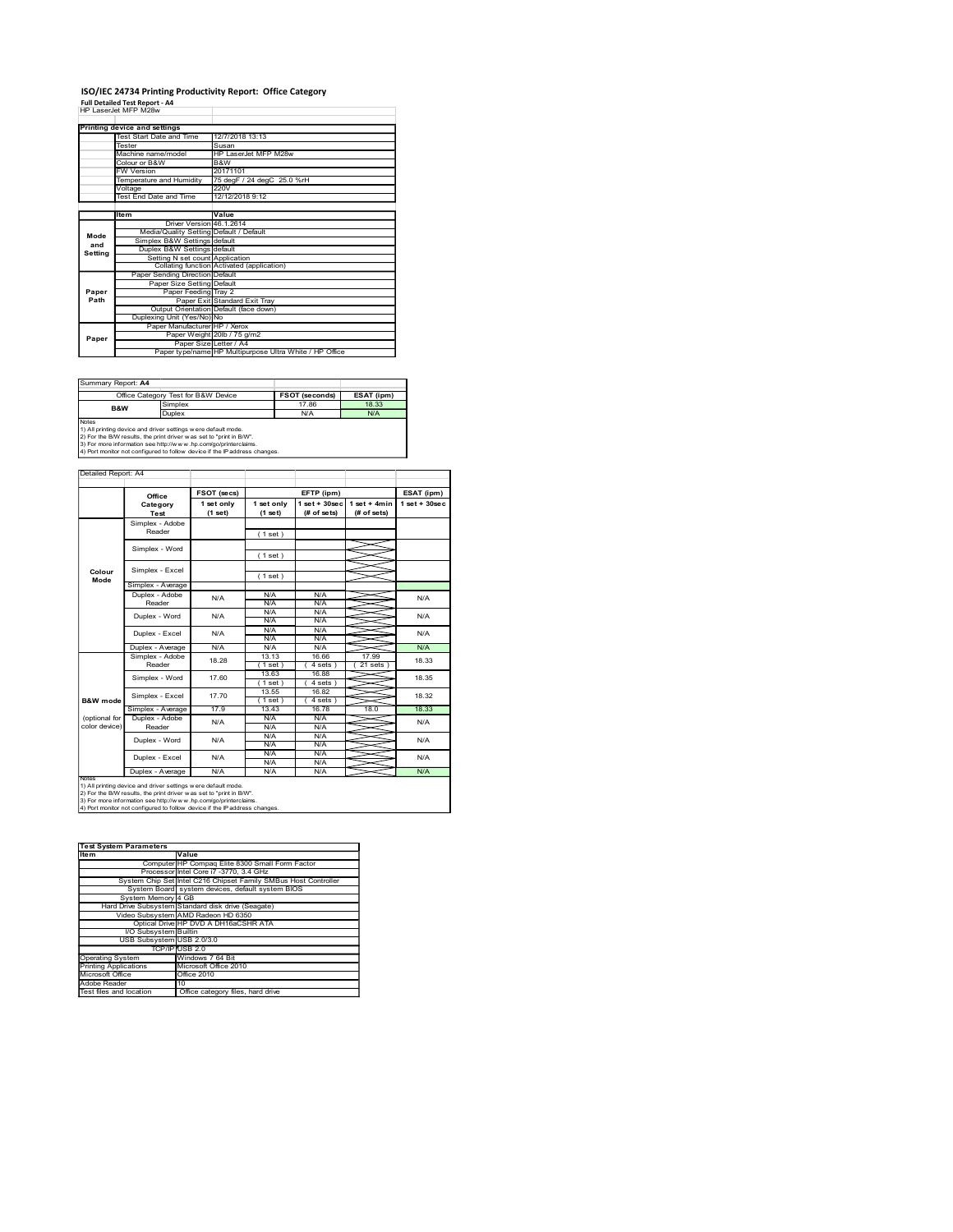## ISO/IEC 24734 Printing Productivity Report: Office Category<br>Feature Performance Full Report - Office Feature Performance Test<br>HP LaserJet MFP M28w

|         |                                                                                           | ISO/IEC 24734 Printing Productivity Report: Office Category                       |  |                                  |  |  |  |  |
|---------|-------------------------------------------------------------------------------------------|-----------------------------------------------------------------------------------|--|----------------------------------|--|--|--|--|
|         | Feature Performance Full Report - Office Feature Performance Test<br>HP LaserJet MFP M28w |                                                                                   |  |                                  |  |  |  |  |
|         |                                                                                           |                                                                                   |  |                                  |  |  |  |  |
|         | <b>Printing device and settings</b><br>Test Start Date and Time                           | 12/7/2018 13:13                                                                   |  |                                  |  |  |  |  |
|         | Tester                                                                                    | Susan                                                                             |  |                                  |  |  |  |  |
|         |                                                                                           |                                                                                   |  |                                  |  |  |  |  |
|         | Machine name/model                                                                        | HP LaserJet MFP M28w                                                              |  |                                  |  |  |  |  |
|         | Colour or B&W                                                                             | B&W                                                                               |  |                                  |  |  |  |  |
|         | <b>FW Version</b>                                                                         | 20171101                                                                          |  |                                  |  |  |  |  |
|         | Temperature and Humidity<br>Voltage                                                       | 75 degF / 24 degC 25.0 %rH<br><b>220V</b>                                         |  |                                  |  |  |  |  |
|         | <b>Test End Date and Time</b>                                                             | 12/12/2018 9:12                                                                   |  |                                  |  |  |  |  |
|         | Item                                                                                      | Value                                                                             |  |                                  |  |  |  |  |
|         | Driver Version 46.1.2614                                                                  |                                                                                   |  |                                  |  |  |  |  |
| Mode    | Media/Quality Setting Default / Default                                                   |                                                                                   |  |                                  |  |  |  |  |
| and     | Simplex B&W Settings default<br>Duplex B&W Settings default                               |                                                                                   |  |                                  |  |  |  |  |
| Setting | Setting N set count Application                                                           |                                                                                   |  |                                  |  |  |  |  |
|         |                                                                                           | Collating function Activated (application)                                        |  |                                  |  |  |  |  |
|         | Paper Sending Direction Default<br>Paper Size Setting Default                             |                                                                                   |  |                                  |  |  |  |  |
| Paper   | Paper Feeding Tray 2                                                                      |                                                                                   |  |                                  |  |  |  |  |
| Path    |                                                                                           | Paper Exit Standard Exit Tray                                                     |  |                                  |  |  |  |  |
|         | Duplexing Unit (Yes/No) No                                                                | Output Orientation Default (face down)                                            |  |                                  |  |  |  |  |
|         | Paper Manufacturer HP / Xerox                                                             |                                                                                   |  |                                  |  |  |  |  |
| Paper   |                                                                                           | Paper Weight 20lb / 75 g/m2                                                       |  |                                  |  |  |  |  |
|         |                                                                                           | Paper Size Letter / A4<br>Paper type/name HP Multipurpose Ultra White / HP Office |  |                                  |  |  |  |  |
|         |                                                                                           |                                                                                   |  |                                  |  |  |  |  |
|         |                                                                                           | ISO Print Productivity Report: Feature Performance Test Summary                   |  |                                  |  |  |  |  |
|         |                                                                                           | <b>Printing Modes</b>                                                             |  | <b>Feature Performance Ratio</b> |  |  |  |  |

|         | Tester                                                                                                                                       | Susan                                                                                                            |                            |                           |             |                                      |             |                |
|---------|----------------------------------------------------------------------------------------------------------------------------------------------|------------------------------------------------------------------------------------------------------------------|----------------------------|---------------------------|-------------|--------------------------------------|-------------|----------------|
|         | Machine name/model                                                                                                                           | HP LaserJet MFP M28w                                                                                             |                            |                           |             |                                      |             |                |
|         | Colour or B&W                                                                                                                                | B&W                                                                                                              |                            |                           |             |                                      |             |                |
|         | <b>FW Version</b><br>Temperature and Humidity                                                                                                | 20171101                                                                                                         | 75 degF / 24 degC 25.0 %rH |                           |             |                                      |             |                |
|         | Voltage                                                                                                                                      | 220V                                                                                                             |                            |                           |             |                                      |             |                |
|         | <b>Test End Date and Time</b>                                                                                                                | 12/12/2018 9:12                                                                                                  |                            |                           |             |                                      |             |                |
|         |                                                                                                                                              |                                                                                                                  |                            |                           |             |                                      |             |                |
|         | Item                                                                                                                                         | Value                                                                                                            |                            |                           |             |                                      |             |                |
|         | Driver Version 46.1.2614<br>Media/Quality Setting Default / Default                                                                          |                                                                                                                  |                            |                           |             |                                      |             |                |
| Mode    | Simplex B&W Settings default                                                                                                                 |                                                                                                                  |                            |                           |             |                                      |             |                |
| and     | Duplex B&W Settings default                                                                                                                  |                                                                                                                  |                            |                           |             |                                      |             |                |
| Setting | Setting N set count Application                                                                                                              |                                                                                                                  |                            |                           |             |                                      |             |                |
|         | Collating function Activated (application)                                                                                                   |                                                                                                                  |                            |                           |             |                                      |             |                |
|         | Paper Sending Direction Default                                                                                                              |                                                                                                                  |                            |                           |             |                                      |             |                |
| Paper   | Paper Size Setting Default<br>Paper Feeding Tray 2                                                                                           |                                                                                                                  |                            |                           |             |                                      |             |                |
| Path    | Paper Exit Standard Exit Tray                                                                                                                |                                                                                                                  |                            |                           |             |                                      |             |                |
|         | Output Orientation Default (face down)                                                                                                       |                                                                                                                  |                            |                           |             |                                      |             |                |
|         | Duplexing Unit (Yes/No) No<br>Paper Manufacturer HP / Xerox                                                                                  |                                                                                                                  |                            |                           |             |                                      |             |                |
|         |                                                                                                                                              |                                                                                                                  |                            |                           |             |                                      |             |                |
| Paper   |                                                                                                                                              | Paper Weight 20lb / 75 g/m2<br>Paper Size Letter / A4<br>Paper type/name HP Multipurpose Ultra White / HP Office |                            |                           |             |                                      |             |                |
|         |                                                                                                                                              |                                                                                                                  |                            |                           |             |                                      |             |                |
|         |                                                                                                                                              |                                                                                                                  |                            |                           |             |                                      |             |                |
|         |                                                                                                                                              |                                                                                                                  |                            |                           |             |                                      |             |                |
|         | ISO Print Productivity Report: Feature Performance Test Summary                                                                              |                                                                                                                  |                            |                           |             |                                      |             |                |
|         |                                                                                                                                              |                                                                                                                  |                            |                           |             | <b>Feature Performance Ratio</b>     |             |                |
|         | <b>Printing Modes</b><br>(Feature Adobe Reader - Office test file)                                                                           |                                                                                                                  |                            |                           |             | <b>ESAT (feature)</b><br>ESAT (base) |             |                |
|         | A5, Landscape Feed, Simplex, Colour                                                                                                          |                                                                                                                  |                            | Simplex                   |             |                                      |             |                |
|         | A5, Portrait Feed, Simplex, Colour                                                                                                           |                                                                                                                  |                            | Simplex                   |             |                                      |             |                |
|         |                                                                                                                                              |                                                                                                                  |                            |                           |             |                                      |             |                |
|         | Legal, Simplex, Colour<br>Simplex<br>Legal, Duplex, Colour<br>Duplex<br>A4, 1200 dpi, Simplex, Colour<br>Simplex                             |                                                                                                                  |                            |                           |             |                                      |             |                |
|         |                                                                                                                                              |                                                                                                                  |                            |                           |             |                                      |             |                |
|         |                                                                                                                                              |                                                                                                                  |                            |                           |             |                                      |             |                |
|         | Letter, 1200 dpi, Simplex, Colour<br>Simplex                                                                                                 |                                                                                                                  |                            |                           |             |                                      |             |                |
|         | A4, General Office, Simplex, Colour                                                                                                          |                                                                                                                  |                            | Simplex                   |             |                                      |             |                |
|         | Letter, General Office, Simplex, Colour                                                                                                      |                                                                                                                  |                            | Simplex                   |             |                                      |             |                |
|         |                                                                                                                                              |                                                                                                                  |                            | Simplex                   |             |                                      |             |                |
|         | A5, Landscape Feed, Simplex, B/W                                                                                                             |                                                                                                                  |                            |                           |             |                                      |             |                |
|         | A5, Portrait Feed, Simplex, B/W                                                                                                              |                                                                                                                  |                            | Simplex                   | 43%         | 39%                                  |             |                |
|         | Legal, Simplex, B/W                                                                                                                          |                                                                                                                  |                            | Simplex                   |             |                                      |             |                |
|         | Legal, Duplex, B/W                                                                                                                           |                                                                                                                  | Duplex                     |                           |             |                                      |             |                |
|         | A4, 1200 dpi, Simplex, B/W                                                                                                                   |                                                                                                                  |                            | Simplex                   |             |                                      |             |                |
|         | Letter, 1200 dpi, Simplex, B/W                                                                                                               |                                                                                                                  |                            | Simplex                   |             |                                      |             |                |
|         | A4, General Office, Simplex, B/W                                                                                                             |                                                                                                                  | Simplex                    |                           |             |                                      |             |                |
|         |                                                                                                                                              |                                                                                                                  |                            |                           |             |                                      |             |                |
|         | Letter, General Office, Simplex, B/W<br>Simplex                                                                                              |                                                                                                                  |                            |                           |             |                                      |             |                |
| Notes   | 1) All printing device and driver settings w ere default mode.                                                                               |                                                                                                                  |                            |                           |             |                                      |             |                |
|         | 2) Test conducted with 8-paper Office Feature Performance file.                                                                              |                                                                                                                  |                            |                           |             |                                      |             |                |
|         | 3) For more information see http://www.hp.com/go/printerclaims.<br>4) Port monitor not configured to follow device if the IP address changes |                                                                                                                  |                            |                           |             |                                      |             |                |
|         |                                                                                                                                              |                                                                                                                  |                            |                           |             |                                      |             |                |
|         | Feature Performance Full Report - Feature Printing Mode: 'Office' Feature Performance Test                                                   |                                                                                                                  |                            |                           |             |                                      |             |                |
|         | <b>Printing Modes</b>                                                                                                                        |                                                                                                                  |                            | <b>Base Printing Mode</b> |             | <b>Feature Performance</b>           |             |                |
|         | Feature Adobe Reader - Office                                                                                                                |                                                                                                                  |                            |                           |             |                                      | FSOT (base) |                |
|         | test file (8-page)                                                                                                                           |                                                                                                                  | <b>FSOT</b>                | <b>ESAT</b>               | 1 set       | $1 set + 30 sec$                     | <b>FSOT</b> | ESAT (feature) |
|         |                                                                                                                                              |                                                                                                                  | Base                       | <b>Base</b>               | FSOT (secs) | ESAT (ipm)                           | (feature)   | ESAT (base)    |
|         | A5, Landscape Feed, Simplex, Colour                                                                                                          |                                                                                                                  |                            |                           |             |                                      |             |                |
|         | A5, Portrait Feed, Simplex, Colour                                                                                                           |                                                                                                                  |                            |                           |             |                                      |             |                |
|         |                                                                                                                                              |                                                                                                                  |                            |                           |             |                                      |             |                |

|                  | A5, Landscape Feed, Simplex, Colour                                                                                                                                                                                                                                                                                                                                            |                  |                                                                                           | Simplex                    |                      |                                |                                         |                               |  |
|------------------|--------------------------------------------------------------------------------------------------------------------------------------------------------------------------------------------------------------------------------------------------------------------------------------------------------------------------------------------------------------------------------|------------------|-------------------------------------------------------------------------------------------|----------------------------|----------------------|--------------------------------|-----------------------------------------|-------------------------------|--|
|                  | A5, Portrait Feed, Simplex, Colour                                                                                                                                                                                                                                                                                                                                             |                  |                                                                                           | Simplex                    |                      |                                |                                         |                               |  |
|                  | Legal, Simplex, Colour                                                                                                                                                                                                                                                                                                                                                         |                  |                                                                                           | Simplex                    |                      |                                |                                         |                               |  |
|                  | Legal, Duplex, Colour                                                                                                                                                                                                                                                                                                                                                          |                  |                                                                                           | Duplex                     |                      |                                |                                         |                               |  |
|                  | A4, 1200 dpi, Simplex, Colour                                                                                                                                                                                                                                                                                                                                                  |                  |                                                                                           | Simplex                    |                      |                                |                                         |                               |  |
|                  | Letter, 1200 dpi, Simplex, Colour                                                                                                                                                                                                                                                                                                                                              |                  |                                                                                           | Simplex                    |                      |                                |                                         |                               |  |
|                  | A4, General Office, Simplex, Colour                                                                                                                                                                                                                                                                                                                                            |                  |                                                                                           | Simplex                    |                      |                                |                                         |                               |  |
|                  | Letter, General Office, Simplex, Colour                                                                                                                                                                                                                                                                                                                                        |                  |                                                                                           | Simplex                    |                      |                                |                                         |                               |  |
|                  | A5, Landscape Feed, Simplex, B/W                                                                                                                                                                                                                                                                                                                                               |                  |                                                                                           | Simplex                    |                      |                                |                                         |                               |  |
|                  | A5, Portrait Feed, Simplex, B/W                                                                                                                                                                                                                                                                                                                                                |                  |                                                                                           | Simplex                    | 43%                  | 39%                            |                                         |                               |  |
|                  | Legal, Simplex, B/W                                                                                                                                                                                                                                                                                                                                                            |                  |                                                                                           | Simplex                    |                      |                                |                                         |                               |  |
|                  | Legal, Duplex, B/W                                                                                                                                                                                                                                                                                                                                                             |                  |                                                                                           | Duplex                     |                      |                                |                                         |                               |  |
|                  | A4, 1200 dpi, Simplex, B/W                                                                                                                                                                                                                                                                                                                                                     |                  | Simplex                                                                                   |                            |                      |                                |                                         |                               |  |
|                  | Letter, 1200 dpi, Simplex, B/W                                                                                                                                                                                                                                                                                                                                                 |                  | Simplex                                                                                   |                            |                      |                                |                                         |                               |  |
|                  | A4, General Office, Simplex, B/W                                                                                                                                                                                                                                                                                                                                               |                  |                                                                                           | Simplex                    |                      |                                |                                         |                               |  |
|                  | Letter, General Office, Simplex, B/W                                                                                                                                                                                                                                                                                                                                           |                  |                                                                                           | Simplex                    |                      |                                |                                         |                               |  |
| Notes            |                                                                                                                                                                                                                                                                                                                                                                                |                  |                                                                                           |                            |                      |                                |                                         |                               |  |
|                  | 1) All printing device and driver settings w ere default mode.<br>2) Test conducted with 8-paper Office Feature Performance file.<br>3) For more information see http://www.hp.com/go/printerclaims.<br>4) Port monitor not configured to follow device if the Paddress changes.<br>Feature Performance Full Report - Feature Printing Mode: 'Office' Feature Performance Test |                  |                                                                                           |                            |                      |                                |                                         |                               |  |
|                  | <b>Printing Modes</b>                                                                                                                                                                                                                                                                                                                                                          |                  |                                                                                           |                            |                      |                                |                                         |                               |  |
|                  |                                                                                                                                                                                                                                                                                                                                                                                |                  |                                                                                           | <b>Base Printing Mode</b>  |                      | <b>Feature Performance</b>     |                                         |                               |  |
|                  | Feature Adobe Reader - Office<br><b>FSOT</b><br>test file (8-page)<br><b>Base</b>                                                                                                                                                                                                                                                                                              |                  |                                                                                           | <b>ESAT</b><br><b>Base</b> | 1 set<br>FSOT (secs) | $1 set + 30 sec$<br>ESAT (ipm) | FSOT (base)<br><b>FSOT</b><br>(feature) | ESAT (feature)<br>ESAT (base) |  |
|                  | A5, Landscape Feed, Simplex, Colour                                                                                                                                                                                                                                                                                                                                            |                  |                                                                                           |                            |                      |                                |                                         |                               |  |
|                  | A5, Portrait Feed, Simplex, Colour                                                                                                                                                                                                                                                                                                                                             |                  |                                                                                           |                            |                      |                                |                                         |                               |  |
|                  | Legal, Simplex, Colour                                                                                                                                                                                                                                                                                                                                                         |                  |                                                                                           |                            |                      |                                |                                         |                               |  |
|                  | Legal, Duplex, Colour                                                                                                                                                                                                                                                                                                                                                          |                  |                                                                                           |                            |                      |                                |                                         |                               |  |
|                  | A4, 1200 dpi, Simplex, Colour                                                                                                                                                                                                                                                                                                                                                  |                  |                                                                                           |                            |                      |                                |                                         |                               |  |
|                  | Letter, 1200 dpi, Simplex, Colour                                                                                                                                                                                                                                                                                                                                              |                  |                                                                                           |                            |                      |                                |                                         |                               |  |
|                  |                                                                                                                                                                                                                                                                                                                                                                                |                  |                                                                                           |                            |                      |                                |                                         |                               |  |
|                  | A4, General Office, Simplex, Colour                                                                                                                                                                                                                                                                                                                                            |                  |                                                                                           |                            |                      |                                |                                         |                               |  |
|                  | Letter, General Office, Simplex, Colour                                                                                                                                                                                                                                                                                                                                        |                  |                                                                                           |                            |                      |                                |                                         |                               |  |
|                  | A5, Landscape Feed, Simplex, B/W                                                                                                                                                                                                                                                                                                                                               |                  | 31.82                                                                                     | 18.15                      |                      |                                |                                         |                               |  |
|                  | A5, Portrait Feed, Simplex, B/W                                                                                                                                                                                                                                                                                                                                                |                  | 31.82                                                                                     | 18.15                      | 74.5                 | 7.1                            | 43%                                     | 39%                           |  |
|                  | Legal, Simplex, B/W                                                                                                                                                                                                                                                                                                                                                            |                  |                                                                                           |                            |                      |                                |                                         |                               |  |
|                  | Legal, Duplex, B/W                                                                                                                                                                                                                                                                                                                                                             |                  |                                                                                           |                            |                      |                                |                                         |                               |  |
|                  | A4, 1200 dpi, Simplex, B/W                                                                                                                                                                                                                                                                                                                                                     |                  | 31.82                                                                                     | 18.15                      |                      |                                |                                         |                               |  |
|                  | Letter, 1200 dpi, Simplex, B/W                                                                                                                                                                                                                                                                                                                                                 |                  |                                                                                           |                            |                      |                                |                                         |                               |  |
|                  | A4, General Office, Simplex, B/W                                                                                                                                                                                                                                                                                                                                               |                  | 31.82                                                                                     | 18.15                      |                      |                                |                                         |                               |  |
|                  | Letter, General Office, Simplex, B/W                                                                                                                                                                                                                                                                                                                                           |                  |                                                                                           |                            |                      |                                |                                         |                               |  |
|                  |                                                                                                                                                                                                                                                                                                                                                                                |                  |                                                                                           |                            |                      |                                |                                         |                               |  |
|                  | 1) All printing device and driver settings w ere default mode.<br>2) Test conducted with 8-paper Office Feature Performance file<br>3) For more information see http://www.hp.com/go/printerclaims<br>4) Port monitor not configured to follow device if the IP address changes                                                                                                |                  |                                                                                           |                            |                      |                                |                                         |                               |  |
|                  | <b>Test System Parameters</b>                                                                                                                                                                                                                                                                                                                                                  |                  |                                                                                           |                            |                      |                                |                                         |                               |  |
|                  | Item                                                                                                                                                                                                                                                                                                                                                                           | Value            |                                                                                           |                            |                      |                                |                                         |                               |  |
|                  |                                                                                                                                                                                                                                                                                                                                                                                |                  | Computer HP Compaq Elite 8300 Small Form Factor<br>Processor Intel Core i7 -3770, 3.4 GHz |                            |                      |                                |                                         |                               |  |
|                  | System Chip Set Intel C216 Chipset Family SMBus Host Controller                                                                                                                                                                                                                                                                                                                |                  |                                                                                           |                            |                      |                                |                                         |                               |  |
|                  |                                                                                                                                                                                                                                                                                                                                                                                |                  | System Board system devices, default system BIOS                                          |                            |                      |                                |                                         |                               |  |
| Test             | System Memory 4 GB                                                                                                                                                                                                                                                                                                                                                             |                  |                                                                                           |                            |                      |                                |                                         |                               |  |
| System           | Hard Drive Subsystem Standard disk drive (Seagate)                                                                                                                                                                                                                                                                                                                             |                  |                                                                                           |                            |                      |                                |                                         |                               |  |
|                  | Video Subsystem AMD Radeon HD 6350                                                                                                                                                                                                                                                                                                                                             |                  | Optical Drive HP DVD A DH16aCSHR ATA                                                      |                            |                      |                                |                                         |                               |  |
|                  | I/O Subsystem Builtin                                                                                                                                                                                                                                                                                                                                                          |                  |                                                                                           |                            |                      |                                |                                         |                               |  |
|                  | USB Subsystem USB 2.0/3.0                                                                                                                                                                                                                                                                                                                                                      |                  |                                                                                           |                            |                      |                                |                                         |                               |  |
| $\overline{1/O}$ |                                                                                                                                                                                                                                                                                                                                                                                | TCP/IP USB 2.0   |                                                                                           |                            |                      |                                |                                         |                               |  |
|                  | Operating System<br>inting Applications                                                                                                                                                                                                                                                                                                                                        | Windows 7 64 Bit | Microsoft Office 2010                                                                     |                            |                      |                                |                                         |                               |  |
| Software         | Microsoft Office                                                                                                                                                                                                                                                                                                                                                               | Office 2010      |                                                                                           |                            |                      |                                |                                         |                               |  |
|                  | Adobe Reader                                                                                                                                                                                                                                                                                                                                                                   |                  |                                                                                           |                            |                      |                                |                                         |                               |  |
|                  | Test files and location                                                                                                                                                                                                                                                                                                                                                        |                  | Office category files, hard drive                                                         |                            |                      |                                |                                         |                               |  |
|                  |                                                                                                                                                                                                                                                                                                                                                                                |                  |                                                                                           |                            |                      |                                |                                         |                               |  |
|                  |                                                                                                                                                                                                                                                                                                                                                                                |                  |                                                                                           |                            |                      |                                |                                         |                               |  |
|                  |                                                                                                                                                                                                                                                                                                                                                                                |                  |                                                                                           |                            |                      |                                |                                         |                               |  |
|                  |                                                                                                                                                                                                                                                                                                                                                                                |                  |                                                                                           |                            |                      |                                |                                         |                               |  |
|                  |                                                                                                                                                                                                                                                                                                                                                                                |                  |                                                                                           |                            |                      |                                |                                         |                               |  |
|                  |                                                                                                                                                                                                                                                                                                                                                                                |                  |                                                                                           |                            |                      |                                |                                         |                               |  |
|                  |                                                                                                                                                                                                                                                                                                                                                                                |                  |                                                                                           |                            |                      |                                |                                         |                               |  |
|                  |                                                                                                                                                                                                                                                                                                                                                                                |                  |                                                                                           |                            |                      |                                |                                         |                               |  |
|                  |                                                                                                                                                                                                                                                                                                                                                                                |                  |                                                                                           |                            |                      |                                |                                         |                               |  |

|           | <b>Test System Parameters</b>    |                                                                 |  |  |  |  |
|-----------|----------------------------------|-----------------------------------------------------------------|--|--|--|--|
|           | Item                             | Value                                                           |  |  |  |  |
|           |                                  | Computer HP Compag Elite 8300 Small Form Factor                 |  |  |  |  |
|           |                                  | Processor Intel Core i7 -3770, 3.4 GHz                          |  |  |  |  |
|           |                                  | System Chip Set Intel C216 Chipset Family SMBus Host Controller |  |  |  |  |
|           |                                  | System Board system devices, default system BIOS                |  |  |  |  |
| Test      | System Memory 4 GB               |                                                                 |  |  |  |  |
| System    |                                  | Hard Drive Subsystem Standard disk drive (Seagate)              |  |  |  |  |
|           |                                  | Video Subsystem AMD Radeon HD 6350                              |  |  |  |  |
|           |                                  | Optical Drive HP DVD A DH16aCSHR ATA                            |  |  |  |  |
|           | I/O Subsystem Builtin            |                                                                 |  |  |  |  |
|           | USB Subsystem USB 2.0/3.0        |                                                                 |  |  |  |  |
| <b>VO</b> |                                  | TCP/IP/USB 2.0                                                  |  |  |  |  |
|           | <b>Operating System</b>          | Windows 7 64 Bit                                                |  |  |  |  |
|           | <b>Printing Applications</b>     | Microsoft Office 2010                                           |  |  |  |  |
|           | <b>Software Microsoft Office</b> | Office 2010                                                     |  |  |  |  |
|           | Adobe Reader                     | 10                                                              |  |  |  |  |
|           | Test files and location          | Office category files, hard drive                               |  |  |  |  |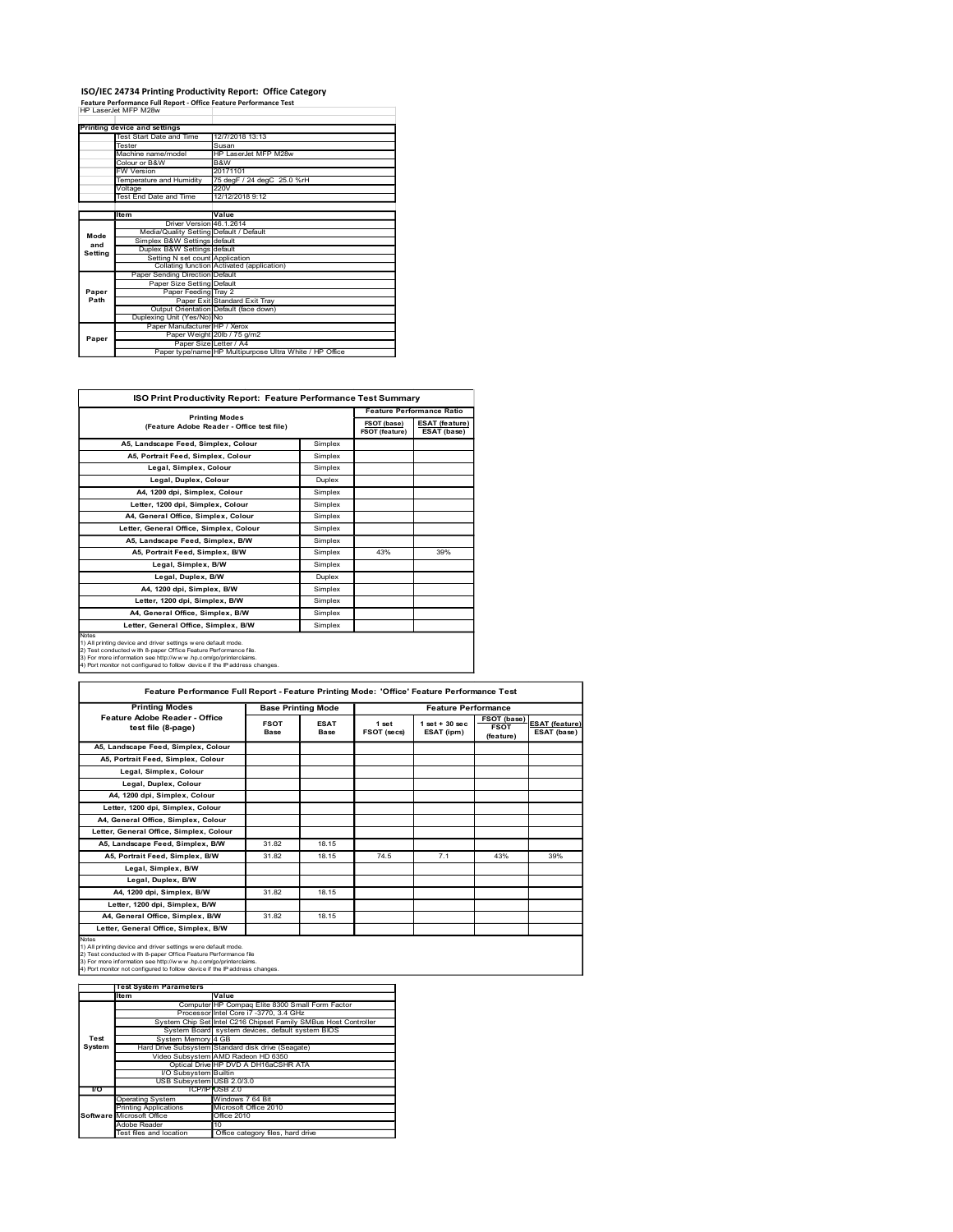#### **ISO/IEC 17629 First Print Out Time Report: Office Category Full Detailed Test Report ‐ LETTER**

|  | HP LaserJet MFP M28w |  |  |
|--|----------------------|--|--|

|            | Printing device and settings               |                                |  |  |
|------------|--------------------------------------------|--------------------------------|--|--|
|            | Test Start Date and Time                   | 11/5/2017 21:29                |  |  |
|            | Tester                                     | NiFena                         |  |  |
|            | Machine name/model                         | HP LaserJet MFP M28w           |  |  |
|            | Colour or B&W                              | B&W                            |  |  |
|            | <b>FW Version</b>                          | 20171101                       |  |  |
|            | Configuration (options)                    | Default                        |  |  |
|            | Controller                                 | 11800                          |  |  |
|            | Printing device page count                 | Not Specified                  |  |  |
|            | Printing supplies page count Not Specified |                                |  |  |
|            | Temperature and Humidity                   | 75 degF / 24 degC 25.0 %rH     |  |  |
|            | Voltage                                    | 220V                           |  |  |
|            | Test End Date and Time                     | 12/6/2018 2:43                 |  |  |
|            |                                            |                                |  |  |
|            | <b>Item</b>                                | Value                          |  |  |
| Mode       | PDL and driver version                     | 46.1.2614                      |  |  |
| and        | Print Quality mode                         | default                        |  |  |
|            | <b>B&amp;W</b> settings                    | default                        |  |  |
| Setting    | Paper feed orientation                     | Short Edge                     |  |  |
| Paper      | Paper type setting                         | default                        |  |  |
|            | Paper feeding                              | Standard cassette              |  |  |
|            | Paper exit                                 | Standard exit tray             |  |  |
| Paper Path | Output orientation                         | default (face up or face down) |  |  |
|            |                                            |                                |  |  |

**FPOT from Ready (seconds) ISO First Page Out Time Summary Report: Office Category** t: Letter

implex 7.93 **B&W**

Duplex

Notes<br>1) All printing device and driver settings were default mode.<br>2) For the BW results, the print driver was set to "print in BW".<br>3) For more information see http://www.hp.com/golprinterclaims.<br>4) Port montor not confi

**ISO First Page Out Time Report: Office Category Detailed Report: LETTER Wo Excel Delay Time Adobe Reader Average (seconds)** (secol **(seconds) (seconds)** FPOT from Ready - Simplex FPOT from Ready - Duplex FPOT from Sleep - Simplex N/A **Color Mode** Recovery Time FPOT from Off - Simplex  $\times$  $\times$ Warm-up Time  $\prec$  $\overline{\phantom{0}}$  $\prec$ FPOT from Ready - Simplex 8.26 7.78 7.73 7.93 49 Seconds FPOT from Ready - Duplex  $>\!<$ FPOT from Sleep - Simplex  $\sim$  7.93 61 Minutes **B&W Mode** Recovery Time  $\sim$  0.2 FPOT from Off - Simplex 23.59 Warm-up Time  $\sum$  15.86 Notes<br>1) All printing device and driver settings were default mode.<br>2) For the BMV results, the print driver was set to "print in BMV".<br>3) For more information see http://www.hp.com/golprinterclaims.<br>4) Port monter not con **HP Data Table Detailed Report: LETTER FPOT Avg FPOT (secs) FPOT (secs) FPOT (secs) Iteration 3 Application Delay Time (secs) Iteration 1 Iteration 2** FPOT from Sleep N/A N/A N/A N/A N/A Adobe Reade **Color Mode** FPOT from Sleep (15 minutes) HP/Non ISO Test N/A N/A N/A N/A Adobe Reader FPOT from Sleep 7.93 7.91 7.94 N/A Adobe Reader 61 Minutes **B&W Mode** FPOT from Sleep (15 minutes) T from Sleep (15 minutes) 7.92 7.90 7.93 N/A Adobe Reader 16 Minutes Notes<br>1) All printing device and driver settings w ere default mode.<br>2) For the B/W results, the print driver w as set to "print in B/W".<br>3 DLP includes detailed iterations as data measurements may vary run to run.

**Item Value** Computer HP Z240 SFF Workstation Processor Intel Core i7 ‐6770, 3.4 GHz System Chip Set Intel SKL/KBL Mobile/Desktop<br>System Board system devices, default system BIOS stem Mer Hard Drive Subsystem Turbo Drive G2 256GB PCIe SSD Video Subsystem Microsoft Basic Display Adaptor S DVDRW GUD1N I/O Subsystem Builtin USB Subsystem USB 2.0/3.0 Operating System Windows 10 Enterprise 64 Bit (10240) Microsoft Office 2016 Office 2016<br>Print Driver Reader DC **Test System Software** Test Syste **Printing Device Connection** CP/IP USB 2.0 nting Applications